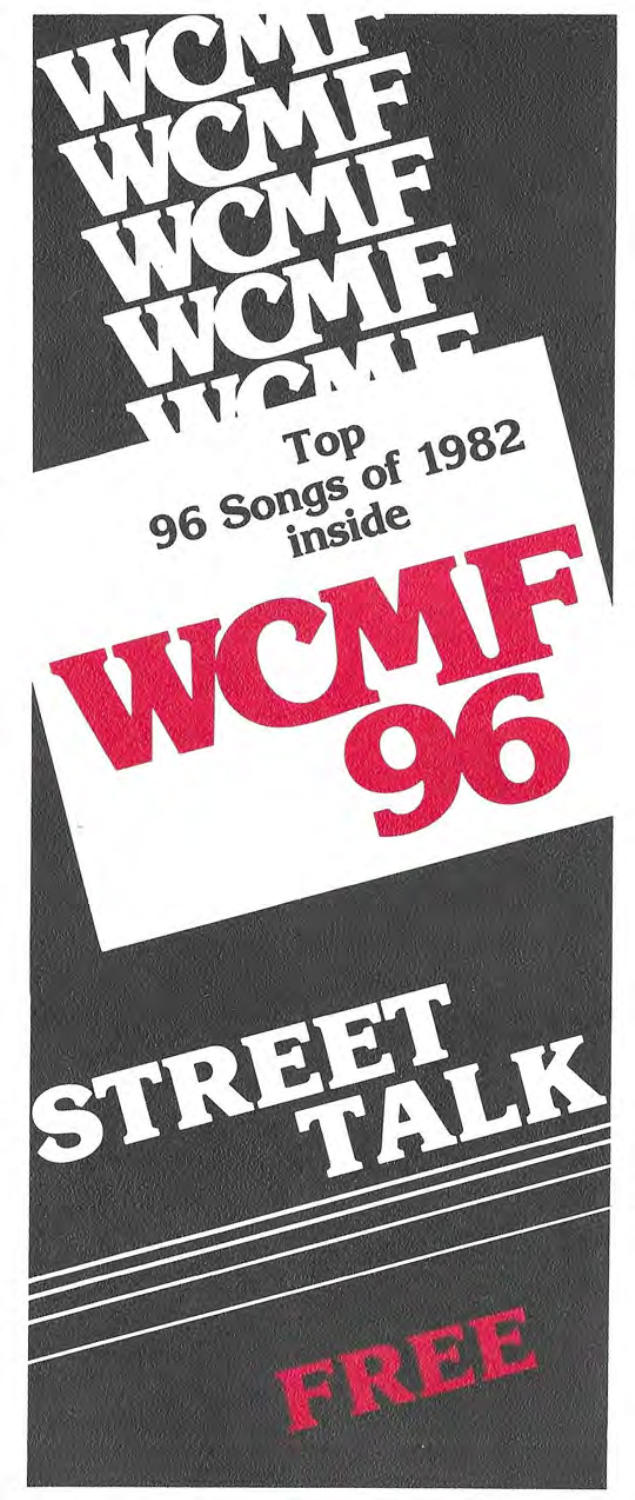

1. Joan Jett 1 Love Rock n' Roll<br>2. John Cougar Jack & Diane 2. John Cougar 3. Survivor Eye Of The Tiger 5. Scorpions No One Like You 6. J. Geils Centerfold<br>7. Men At Work Who Can It 8. Fleetwood Mac Gypsy<br>9. Genesis Abacab 9. Genesis 10. Duke Jupiter I'll Drink To You<br>11. Sammy Hagar I'll Fall In Love A 12. Loverboy Lucky Ones 13. Asia Sole Survivor<br>14. Aldo Nova Fantasy 14. Aldo Nova 15. .38 Special Caught Up In You 16. John Cougar Hurts So Good 19. Cars Since You've Gone 20. Fleetwood Mac Hold Me 22. Saga On The Loose 23. Toto Rosanna ·24. Asia Only Time Will Tell 25. Who Athena 26. Van Halen Pretty Woman 27. Flock Of Seagulls I Ran 29. Eddie Money I Think I'm In Love 30.CSN Southern Cross 32. Genesis Man On The Corner 33. Stray Cats Rock This Town 35. Human League Don't You Want Me 37. Bryan Adams Lonely Nights

**Heat Of The Moment** Who Can It Be Now I'll Fall In Love Again 17. Billy Squier Everybody Wants You<br>18. Genesis You Might Recall You Might Recall 21. Police Every Little Thing She Does 28. Def Leppard Bringing On The Heartbreak 31. Loverboy Workin' For The Weekend 34. Prism Don't Let Him Know 36. Judas Priest You Got Another Thing Comin'

38. Pete Townshend 39. Billy Squier 40. Huey Lewis 41. John Hall Band 42. Nazareth 43. J. Geils 44. Genesis 45. Eddie Money 46. Steve Winwood 47. Tommy Tutone 48. Sammy Hagar 49. Men At Work 50. Roger Daltrey 51. .38 Special 52. Kansas 53. Joe Jackson 54. Loverboy 55. Soft Cell 56. Police 57. Bad Company 58. Shooting Star 59. Jon Anderson 60. Rolling Stones 61. Elton John 62. Clash 63. Van Halen 64.805 65. Rush 66. Joan Jett 67. Steve Winwood 68. Franke & T. Knockouts 69. Pat Benatar 70. LeRoux 71. Toronto 72. Sherbs 73. Tom Petty 74. Gamma

Learn How To Live Do You Believe In Love Crazy Love Leads To Madness Freeze Frame Paperlate Shakin' Still In The Game 867·5309 There's Only One Way To Rock Down Under Say It Ain't So, Joe You Keep Runnin' Away Play The Game Tonight Steppin' Out When It's Over Tainted Love Spirits In The Material World Electricland Breakout All In A Matter Of Time Goin' To A Go Go Empty Garden Rock The Casbah Dancin' In The Street Young Boys New World Man Crimson & Clover Valerie You Never Had It Better Shadows Of The Night Addicted Your Daddy Don't Know We Ride Tonight You Got Lucky Right The First Time

Slit Skirts

75. Steel Breeze 76. Loverboy 77. Go Go's 78. Don Henley 79. Uriah Heep 80. Cars 81. Pete Townshend 82. Charlie Daniels Band 83. Journey 84. Frank Zappa 85. David Johansen 86. Robert Plant 87. Loggins/Perry 88. Scorpions 89. Billy Joel 90. Buxx 91. Motels 92. April Wine 93. Greg Kihn 94. Steve Miller 95. Spys 96. Sammy Hagar

You Don't Want Me Anymore Take Me To The Top We Got The Beat Dirty Laundry That's The Way That It Is Shake It Up Stardom In Action Still In Saigon Still They Ride Valley Girl Animals Medley Burning Down One Side Don't Fight It You Give Me All I Need Pressure Can't Say No Only The Lonely Enough Is Enough Testify Abracadabra Don't Run My Life Fast Times ...

**Happy New Year! from Everyone at** ...



The WCMF Top 96 Songs of 1982 was compiled from votes submitted by WCMF listeners during December, 1982.